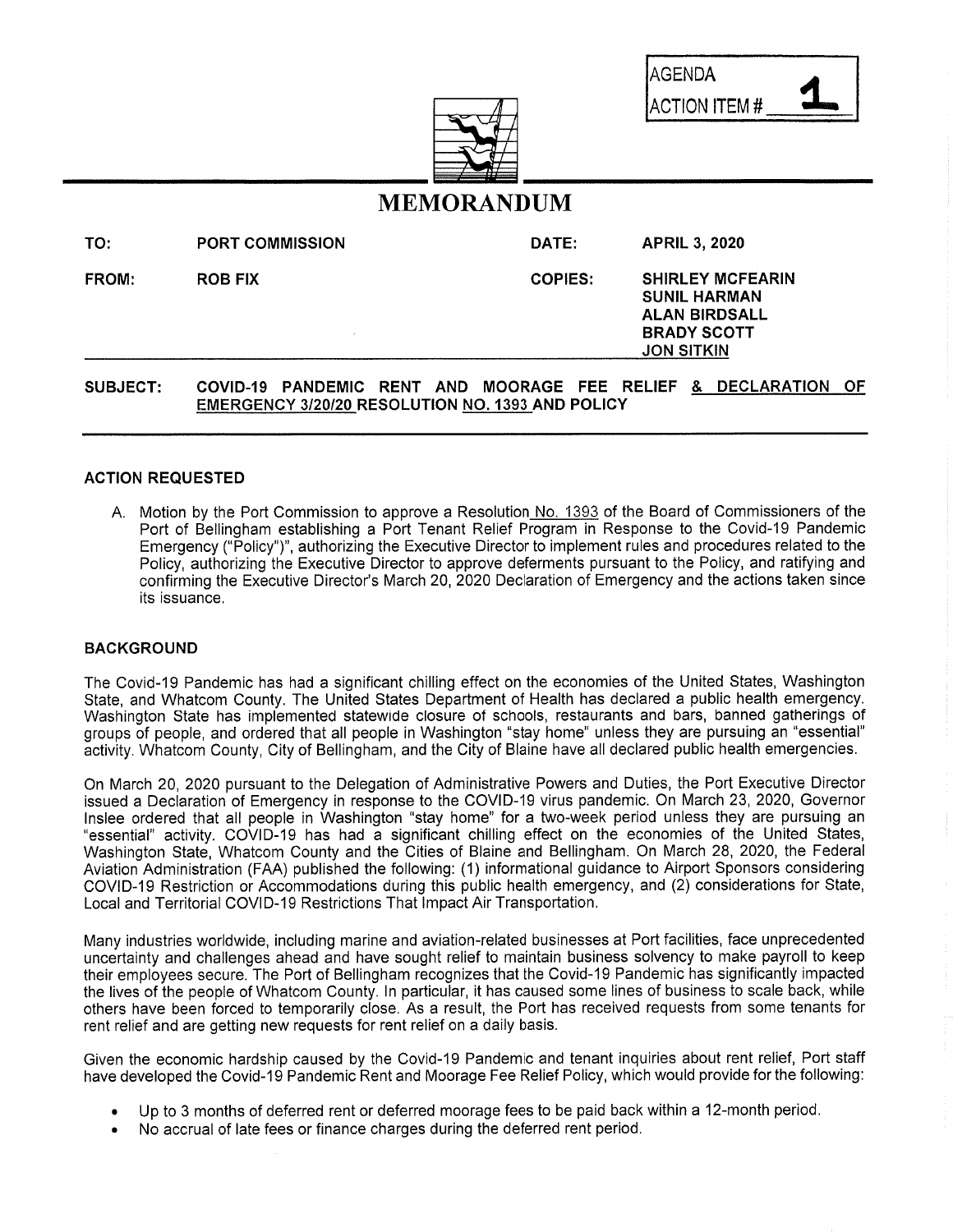- Applicable to real estate tenants and moorage customers who are undergoing financial hardship due to the Covid-19 pandemic; airport tenants are also eligible with restrictions on airlines in accordance with federal rules, regulations and guidance.
- Deferral is based on written request from tenant or moorage customer proving financial hardship as a result of the Covid-19 Pandemic.
- Executive Director to approve deferments on a case by case basis.
- The Policy will be in effect until July 31, 2020, unless terminated or extended by the Commission prior to that date.
- Policy to be reviewed to determine if there is a need to extend or restructure, subject to future Commission approval.

#### FISCAL IMPACT

Rent and Moorage Fee Deferral will have a significant fiscal impact to the Port from three Revenue sources:

- 1. Real Estate: As of Monday March 30, 2020, the Port has received rent relief requests from 20% of Real Estate, Marine Terminal and BWAS tenants (36 out of 182 tenants). Based on requests to date this represents 29% of Ports monthly rental revenue (approximately \$208,000 out of \$720,000 per month not including leasehold tax and other fees). For a 3-month period this equates to approximately \$625,000.
- 2. Aviation: The estimated best-case scenario would be \$142,000 per month and worst-case scenario would be \$192,000 per month (if airlines ask for deferral of terminal fixed fees), which for the 3-month period would be approximately \$426,000 to \$576,000.
- 3. Marinas: It is difficult to determine how many moorage customers would request a deferral. Assuming requests from about 10% of the 2,015 moorage customers, with an average vessel length of 36 feet, deferred moorage fees for a 3-month period would be approximately \$195,000.

Total 3-month Deferred Rent from these three Revenue sources is estimated to be approximately \$1,25 to \$1.4 Million dollars. Real Estate expects to see additional requests, so this number is expected to increase.

#### STRATEGIC PURPOSE

Provide customer service, protect the Port interest and maintain occupancy.

#### RECOMMENDATION

Approval.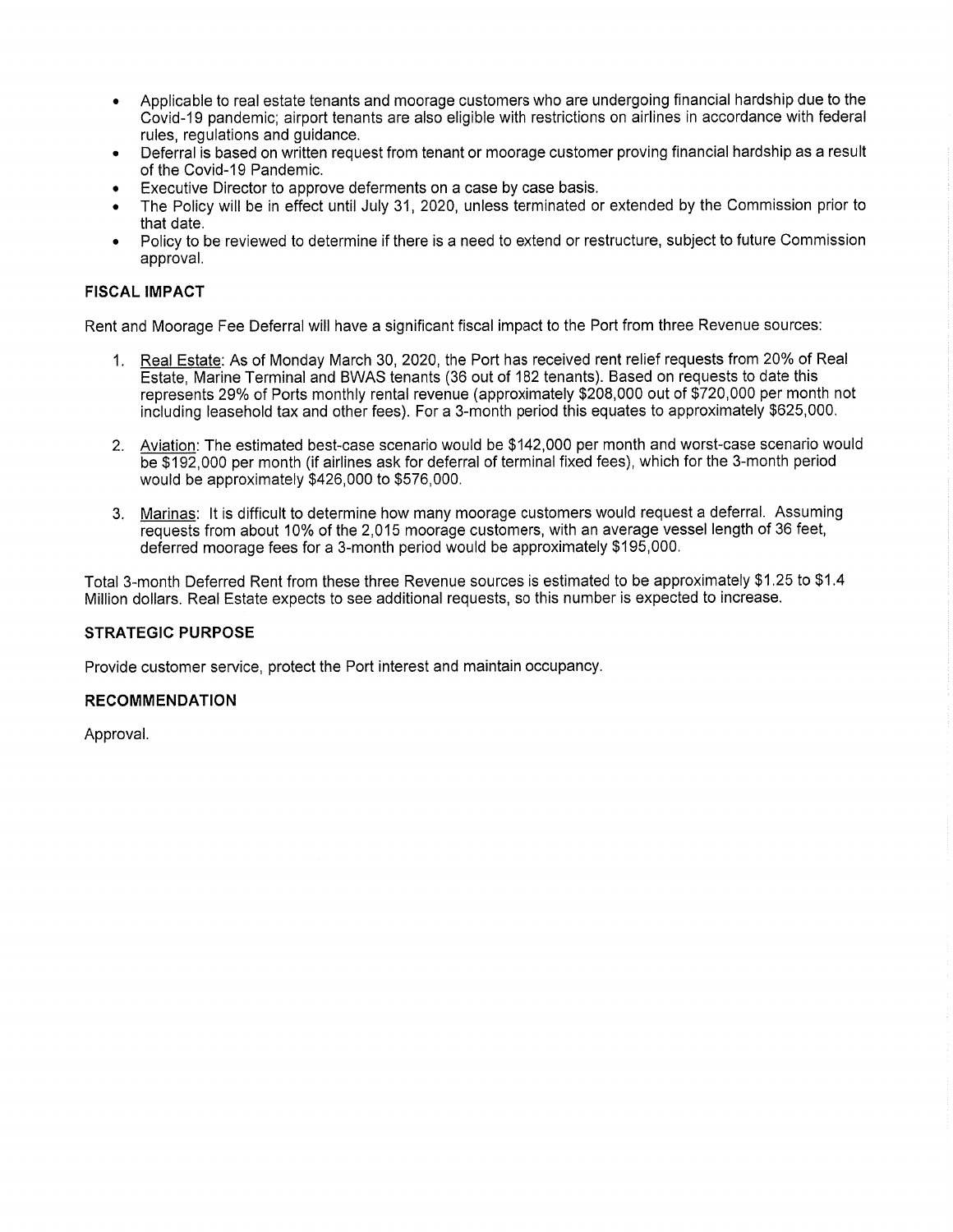#### RESOLUTION NO. 1393

A RESOLUTION OF THE BOARD OF COMMISSIONERS OF THE PORT OF BELLINGHAM ESTABLISHING A PORT TENANT RENT RELIEF POLICY IN RESPONSE TO THE COVID-19 PANDEMIC EMERGENCY, DELEGATING AUTHORITY TO THE EXECUTIVE DIRECTOR TO ADOPT IMPLEMENTING RULES AND PROCEDURES, AND TO APPROVE RENT DEFERRALS, AND SUPPLEMENTING THE PORT OF BELLINGHAM'S DELEGATION OF ADMINISTRATIVE POWERS AND DUTIES TO THE EXECUTIVE DIRECTOR AND DESIGNEES TO ADDRESS THE PORT'S EMERGENCY RESPONSE TO THE COVID-19 PUBLIC HEALTH EMERGENCY

WHEREAS, COVID-19, a respiratory disease that can result in serious illness or death to vulnerable or at-risk populations, is caused by the SARS-CoV-2 virus, which is a new strain of coronavirus that had not been previously identified in humans and can easily spread from person to person; and

WHEREAS, the United States Centers for Disease Control and Prevention (CDC) identifies the potential public health threat posed by COVID-19 both globally and in the United States as "high" and has advised that person-to-person spread of COVID-19 will continue to occur globally, including within the United States; and

WHEREAS, on January 31, 2020, the United States Department of Health and Human Services Secretary declared a public health emergency for COVID-19 beginning on January 27, 2020;and

WHEREAS, on February 29, 2020, Governor Jay Inslee proclaimed a state of emergency within the State of Washington due to COVID-19; and

WHEREAS, Whatcom County Executive Satpal Sidhu declared a public health emergency regarding COVID-19 on March 10, 2020; and

WHEREAS, on March 12, 2020, the Mayor for the City of Bellingham issued a Proclamation declaring a local emergency in response to the COVID-19 virus pandemic; and

WHEREAS, on March 13, 2020, the City Manager for the City of Blaine issued a Proclamation declaring a local emergency in response to the COVID-19 virus pandemic; and

WHEREAS, on March 20, 2020 pursuant to the Delegation of Administrative Powers and Duties, the Port Executive Director issued a Declaration of Emergency in response to the COVID-19 virus pandemic ("Declaration of Emergency"); and

WHEREAS, on March 23, 2020, Governor Inslee ordered that all people in Washington "stay home" for a two-week period unless they are pursuing an "essential" activity; and

WHEREAS, on March 24, 2020, the City of Bellingham closed all of its playgrounds, parks, indoor recreational facilities and other recreational facilities; and

WHEREAS, COVID-19 has had a significant chilling effect on the economies of the United States, Washington State, Whatcom County and the Cities of Blaine and Bellingham; and

RESOLUTION NO. 1393 Page 1 of 3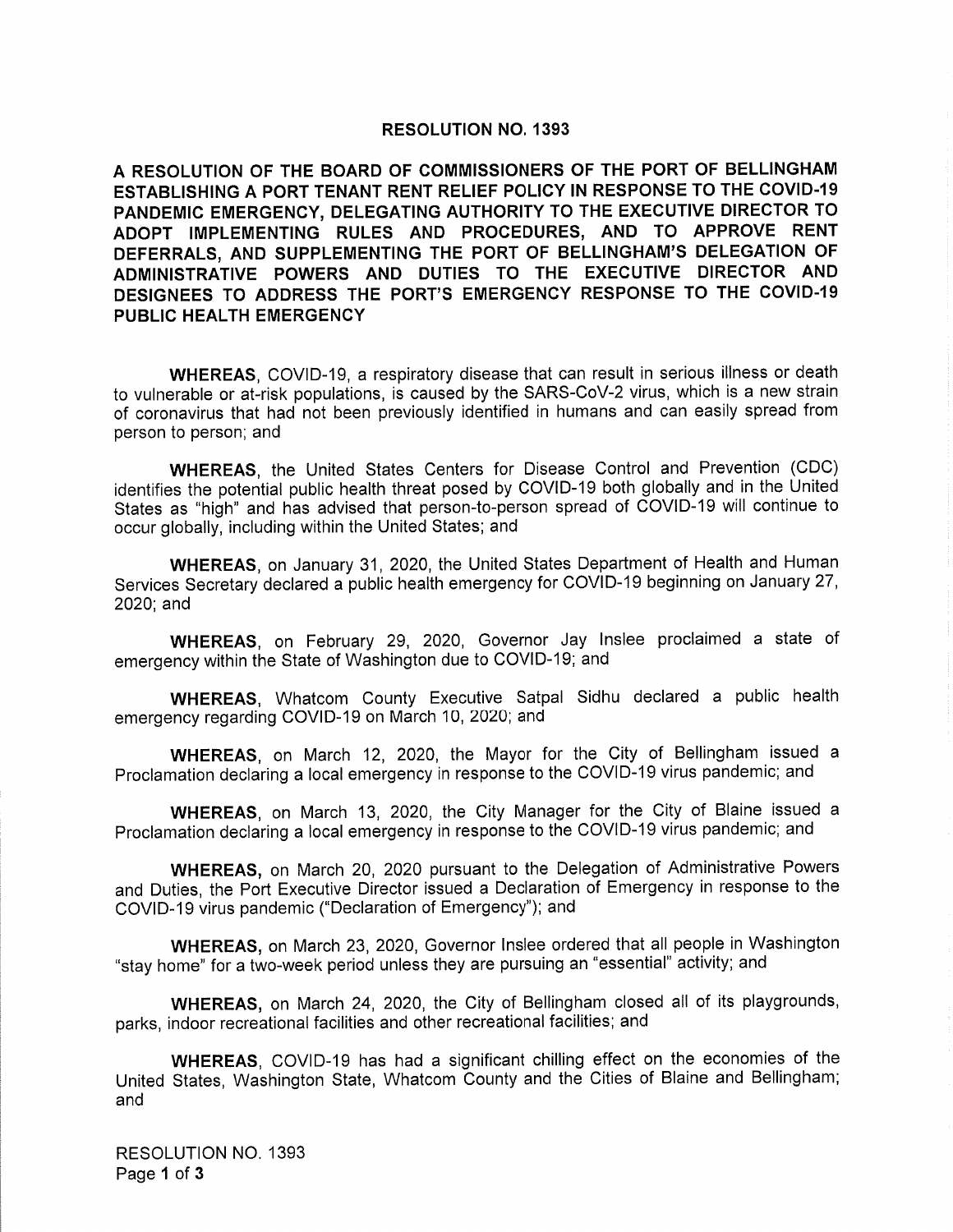WHEREAS, the public health emergency regarding COVID-19 has and is anticipated to continue to cause economic impacts on businesses and citizens of Whatcom County, including potential laying off of employees, reduction of work hours and/or wages, and other unpredictable short and potentially long term consequences which necessitates the Port to act and plan accordingly; and

WHEREAS, Bellingham International Airport (BLI), which was already experiencing precipitous year-over-year declines of over 20% in passenger demand from Alaska's suspension of mainline service relocation to Paine Field and resultant leakage, was particularly hard hit by COVID-19 economic effects due to the March 23, 2020 announcement of the closure of the US/Canada border to all non-essential travel severing 53% of the airport's market for Allegiant Airlines, forcing Allegiant Airlines to suspend all air-service in and out of BLI through June 3, 2020; and

WHEREAS, many industries worldwide, including marine and aviation-related businesses at Port facilities, face unprecedented uncertainty and challenges ahead and have sought relief to maintain business solvency to make payroll to keep their employees secure; and

WHEREAS, on March 28, 2020, the Federal Aviation Administration (FAA) published (1) informational guidance to Airport Sponsors considering COVID-19 Restriction or Accommodations during this public health emergency, and (2) considerations for State, Local and Territorial COVID-19 Restrictions That Impact Air Transportation; and

WHEREAS, the Aviation, Real Estate and Marina divisions have received a number of notices from tenants requesting rent relief, ranging from some form of rent reduction to (and including) total rent abatement for a period of time; and

WHEREAS, retaining a tenant during a pandemic health crisis through a rent relief plan program is far less expensive in the long run than losing a tenant due to rent issues related to the overall economy caused by the COIV-19 pandemic; and

WHEREAS, the Port successfully instituted a similar rent relief program in response the economic downturn in 2008/2009 to retain tenants.

## NOW, THEREFORE, BE IT RESOLVED that:

The Port of Bellingham COVID-19 Pandemic Rent Relief Policy and Procedure attached hereto is hereby adopted, and shall remain in effect until July 31, 2020, unless extended.

#### BE IT FURTHER RESOLVED that:

The Port of Bellingham Executive Director may adopt such other administrative procedures and policies necessary to implement the Port of Bellingham COVID-19 Pandemic Rent Relief Policy and Procedure.

#### BE IT FURTHER RESOLVED that:

The Port of Bellingham Executive Director is hereby authorized to approve deferments based on the Covid-19 Pandemic Rent and Moorage Fee Relief Policy during the effective period of the Policy.

## BE IT FURTHER RESOLVED that:

RESOLUTION NO. 1393 Page 2 of 3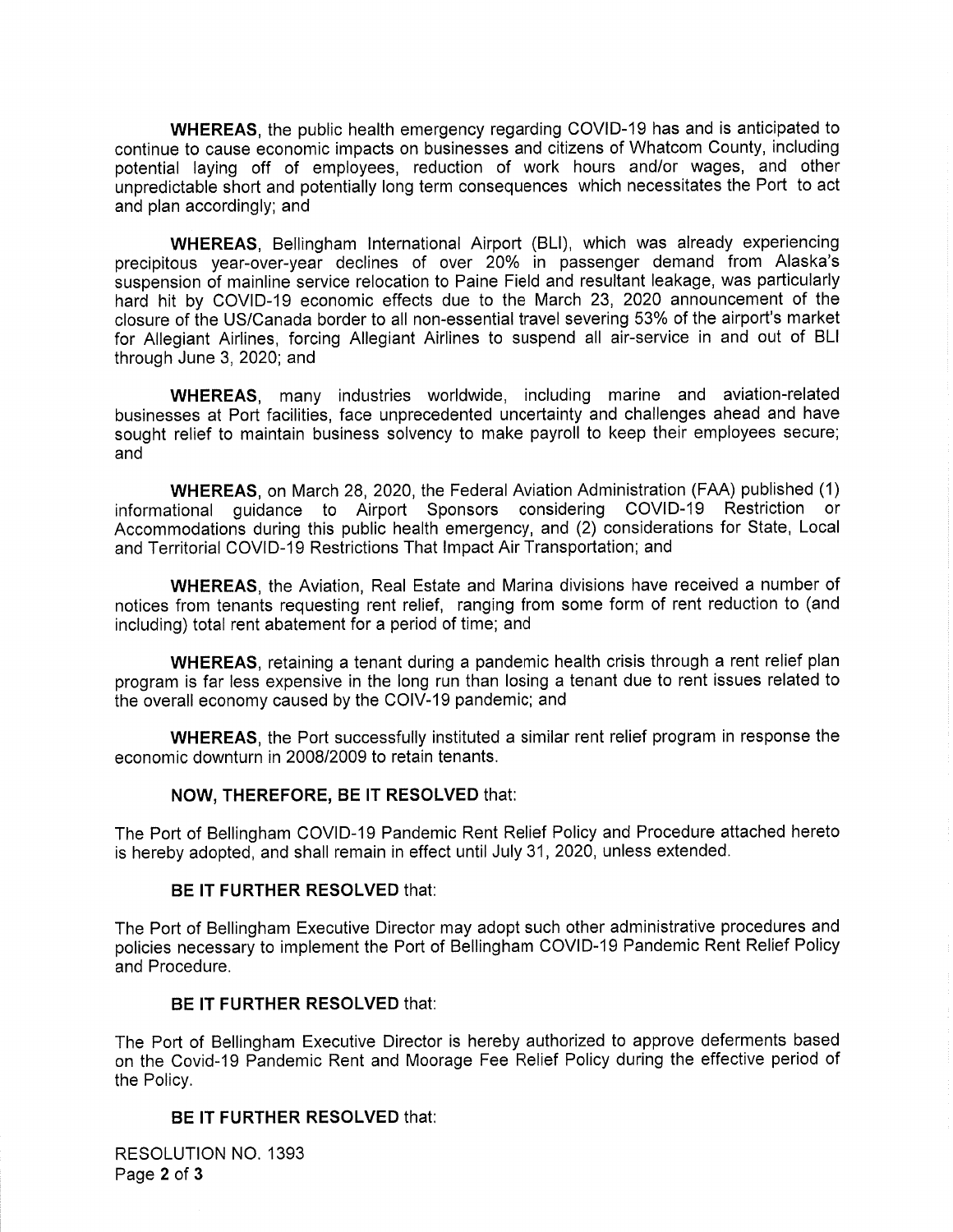The Commission of the Port of Bellingham ratifies and confirms the Declaration of Emergency, he delegation of authority set forth therein, and all actions taken pursuant to the Declaration of Emergency from the date of issuance to the date of this Resolution.

ADOPTED by the Board of Commissioners of the Port of Bellingham, Whatcom County, Washington, this  $\_\$  day of  $\_\_\_\$  2020.

President, Michael Shepard

Vice President, Bobby Briscoe

Secretary, Michael Shepard

RESOLUTION NO. 1393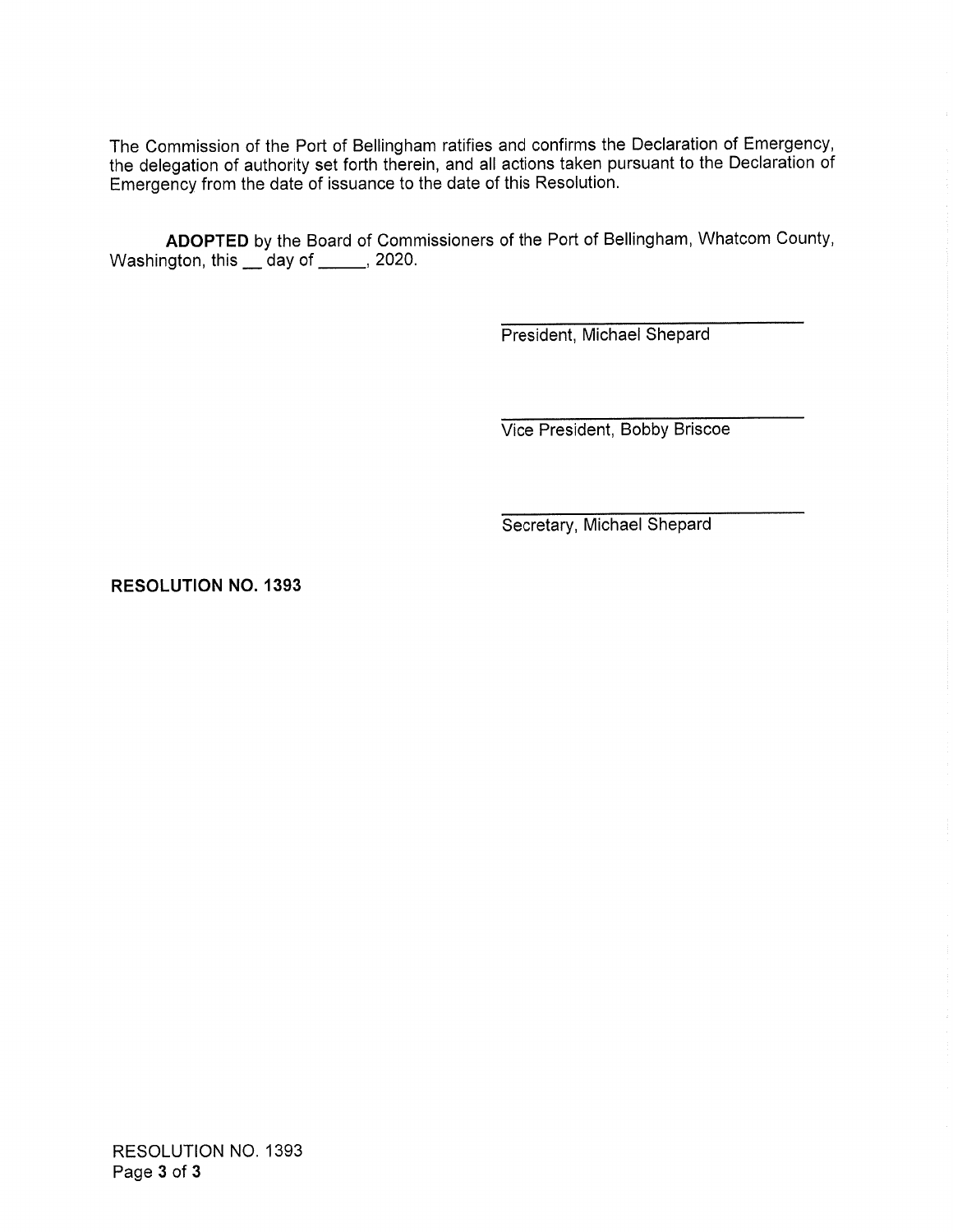## PORT OF BELLINGHAM

## COVID-19 PANDEMIC RENT AND MOORAGE FEES RELIEF POLICY

## Background:

The Covid-19 Pandemic has had a significant chilling effect on the economies of the United States, Washington State, and Whatcom County. The United States Department of Health has declared a public health emergency. Washington State has implemented statewide closure of schools, restaurants and bars, banned gatherings of groups of people, and ordered that all people in Washington "stay home" unless they are pursuing an "essential" activity. Whatcom County, City of Bellingham, and the City of Blaine have all declared public health emergencies.

The Port of Bellingham recognizes that the Covid-19 Pandemic has significantly impacted the lives of the people of Whatcom County. In particular, it has caused some lines of business to scale back, while others have been forced to temporarily close. As a result, the Port has received requests from some tenants for rent relief and are getting new requests for rent relief on a daily basis.

Further, on March 28, 2020, the Federal Aviation Administration (FAA) published (1) informational guidance to Airport Sponsors considering COVID-19 Restriction or Accommodations during this public health emergency, and (2) considerations for State, Local and Territorial COVID-19 Restrictions That Impact Air Transportation.

Given the economic hardship caused by the Covid-19 Pandemic and tenant inquiries about rent relief, Port staff have developed the Covid-19 Pandemic Rent and Moorage Fee Relief Policy, which would provide, among other relief that may be set forth herein or in the BLI Supplement, for the following:

- Up to 3 months of deferred rent or deferred moorage fees to be paid back within a 12 month period.
- No accrual of late fees or finance charges during the deferred rent period.
- Applicable to real estate tenants and moorage customers who are undergoing financial hardship due to the Covid-19 pandemic; airport tenants are also eligible with restrictions on airlines in accordance with federal rules, regulations and guidance,
- Deferral is based on written request from tenant or moorage customer proving financial hardship as a result of the Covid-19 Pandemic.
- Executive Director to approve deferments on a case by case basis by lease amendment or similar agreement modification.
- Policy to be reviewed to determine if there is a need to extend or restructure, subject to future Commission approval.

In response to economic impacts caused by the Covid-19 Pandemic, the Port of Bellingham is implementing the following Rent and Moorage Fees Relief Policy:

## Terms and Conditions:

- Provide up to three (3) months deferred rent or deferred moorage fees to tenants and moorage customers who are undergoing financial hardship as a result of the Covid-19 Pandemic.
- Deferred rent and deferred moorage fees to be paid back within 12 months from the initial deferral date.
- The deferred rent period cannot be longer than the remaining term of the lease or agreement.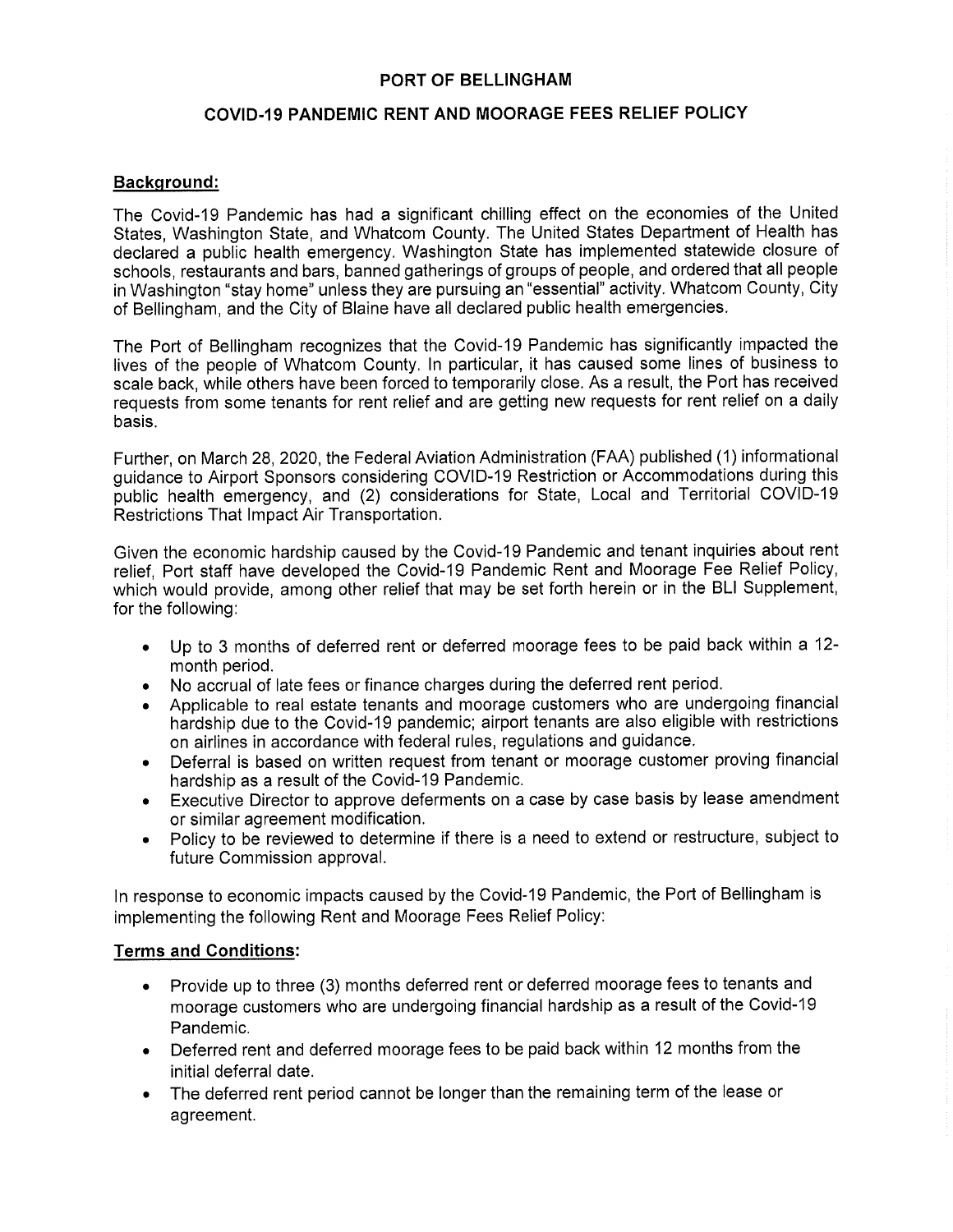- No late fees and/or finance charges to accrue during the deferred rent period.
- The deferral of rent only includes base rent or moorage fees; the following rent, moorage, taxes and fees are not subject to this deferred policy:
	- o Washington State leasehold excise tax,
	- o Port Management Agreement Rent,
	- o Additional Rent,
	- o Utility Reimbursements, and
	- o Other fees and assessments as determined by Port.
- Rent relief for businesses operating at the airport may be subject to other conditions and eligibility criteria based on federal rules, regulations and guidance,
- Rent deferral shall not unduly harm the Port of Bellingham.
- No Tenant or moorage customer shall have a right to any rent relief unless such relief is approved in writing by the Executive Director pursuant to this policy.
- All approvals for rent deferral shall be subject to the terms and conditions of this policy and any other conditions included in the approval deemed necessary by the Executive Director to implement this policy.

# Applicability/Eligibility:

- Deferred Rent or Deferred Moorage fees will be considered for any real estate tenant or moorage customer that is undergoing financial hardship as a result of the Covid-19 Pandemic.
- Airport related accommodation and relief for concessionaires, business and tenants that are eligible, except requests from airlines companies will only be considered on a case by case basis and in accordance with federal rules, regulations and guidance, subject to the approval of the Executive Director.
- Only requests made between the effective date of this policy through July 31, 2020 may be considered, unless this Policy is extended by the Commission.

# Procedures/lmplementation:

- Tenant or moorage customer must provide a written request to the Port of Bellingham describing the impacts of the Covid-19 Pandemic and the reason deferred rent is needed, along with a description of the actions or plans being taken or made to address such impacts beyond requesting deferred rent.
- Tenant shall also provide:
	- o Copy of insurance policies
	- $\circ$  Copy of B&O Tax filing information showing substantial decrease in revenues, or other evidence acceptable by Port showing proof of hardship.
- Tenant or moorage customer may be asked to provide additional information on a case by case basis, including but not limited to, details regarding the impact of Covid-19 on business, impact detail and financial information.
- Port staff may require additional information from the Tenant or moorage customer that the Port staff determines to be necessary to assess the request under this policy. Refusal to provide the requested information may be a reason for denial of the request.
- Port Staff will review for eligibility/applicability and determine fiscal impacts to the Port and report request to the Director of Real Estate, Director of Aviation or the Manager of Marinas.
- Director of Real Estate, Director of Aviation or the Manager of Marinas will review the request and make a written recommendation to Executive Director for approval that shall